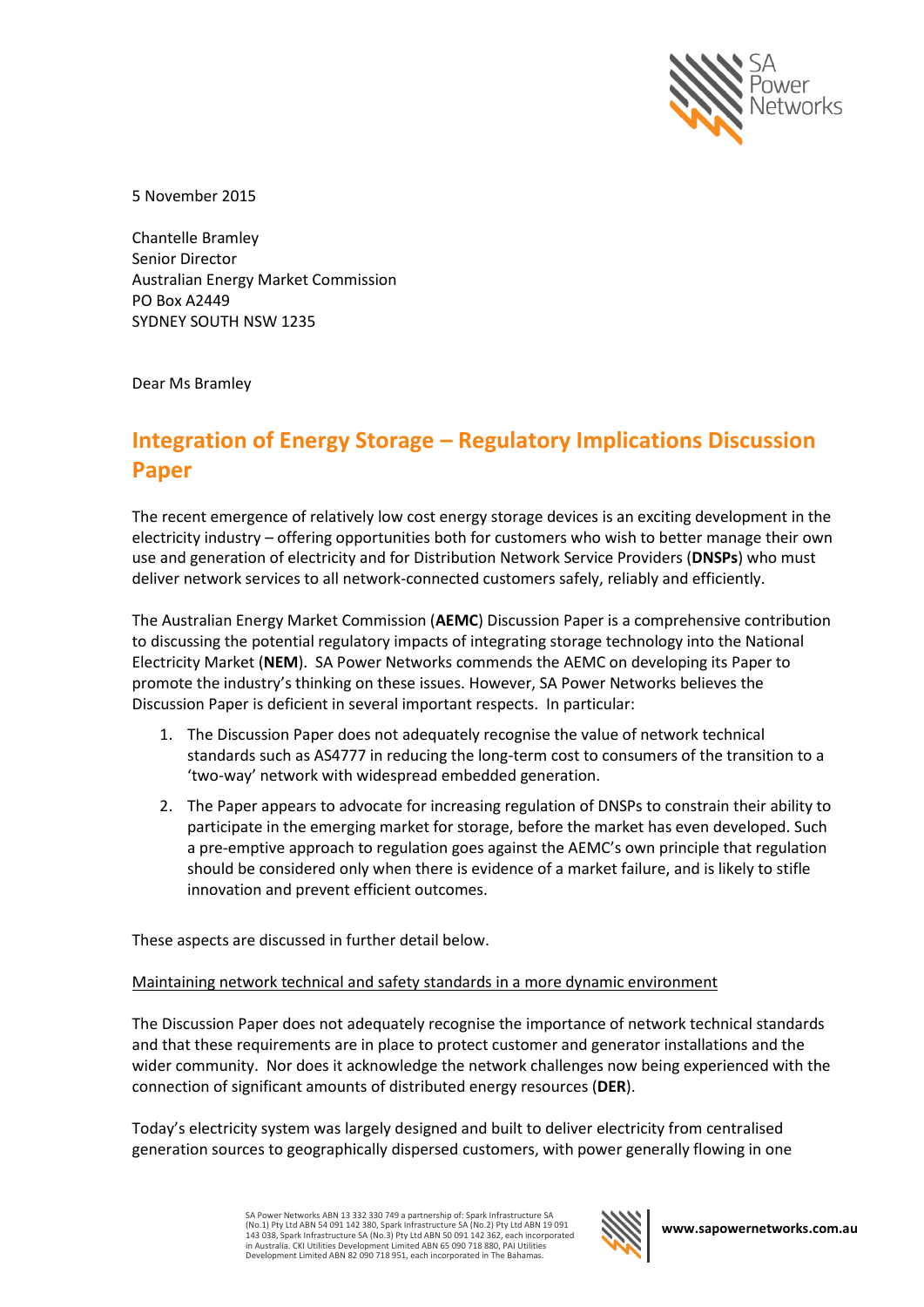direction to supply customers' loads. In recent years, widespread embedded generation, particularly solar photovoltaic (**PV**) generation, has led to radical changes in the nature of network power flows, creating new challenges.

In South Australia a quarter of homes now have solar panels. On some sunny days, residential suburbs with high levels of PV generation have, for the first time, become net exporters of electricity into the grid during the day, while still consuming electricity from the grid in the evenings and overnight. These changing generation/usage patterns create 'two-way' flows on the network that challenge traditional approaches to voltage regulation, requiring either network augmentation or more active monitoring and control. AEMO's most recent forecasts show that solar penetration will continue to rise in South Australia in the coming years, increasing by approximately 70% compared to 2015 levels by  $2020^1$ .

Increasing levels of energy storage devices connected to the network have the potential to ameliorate some of the network issues that arise from very high levels of embedded solar generation, by enabling consumers to store, rather than only export, their excess solar energy, and utilising the voltage regulation capabilities of future AS4777 inverters. However, without proper controls, they can also significantly exacerbate network issues, as every storage device is also another potential 'generator' on the network.

In its Discussion Paper, the AEMC has noted the review of standard AS4777, 'Grid connection of energy systems via inverters – Installation requirements'. Control arrangements are a key consideration in this review. To meet our safety and technical obligations - which have been developed in the long-term interest of all consumers and generally only after extensive consultation processes - it is essential that DNSPs have the ability to exercise adequate control over any customer energy imported/exported into the grid at times when the network is under stress.

We are very concerned that the AEMC already appears predisposed against DNSPs owning and/or controlling storage devices 'behind the meter' and states that networks could gain implicit control of storage devices through "onerous connection regimes". In its Discussion Paper, the AEMC has not properly considered the long-term cost to consumers if networks cannot rely on appropriate connection standards and capabilities to manage the impact on the distribution network of distributed energy resources. It should also be noted that DNSPs' basic conditions of connection are already regulated in most jurisdictions, including South Australia, under the National Energy Customer Framework (**NECF**). All PV generation in South Australia has been connected under regulator-approved conditions of connection. Prior to the implementation of NECF in South Australia on 1 February 2013, the Essential Services Commission of South Australia (**ESCoSA**) established the conditions of connection and post 1 February 2013, under NECF, the conditions of connection were approved by the AER.

Similarly, the Paper also does not recognise the extensive obligations on DNSPs to manage the safety and security of the network and how doing so is in the long-term interest of customers. DNSPs only exist to serve customers and generators. We are obligated to build, maintain and operate our networks safely and securely - and at least cost. The specific parameters to do this are documented in jurisdictional legislation, regulations, codes and in the National Electricity Rules (**NER**).

1



<sup>&</sup>lt;sup>1</sup> Refer 'Medium growth' scenario in AEMO's National Electricity Forecasting Report (NEFR), June 2015. See also Appendix B for further details.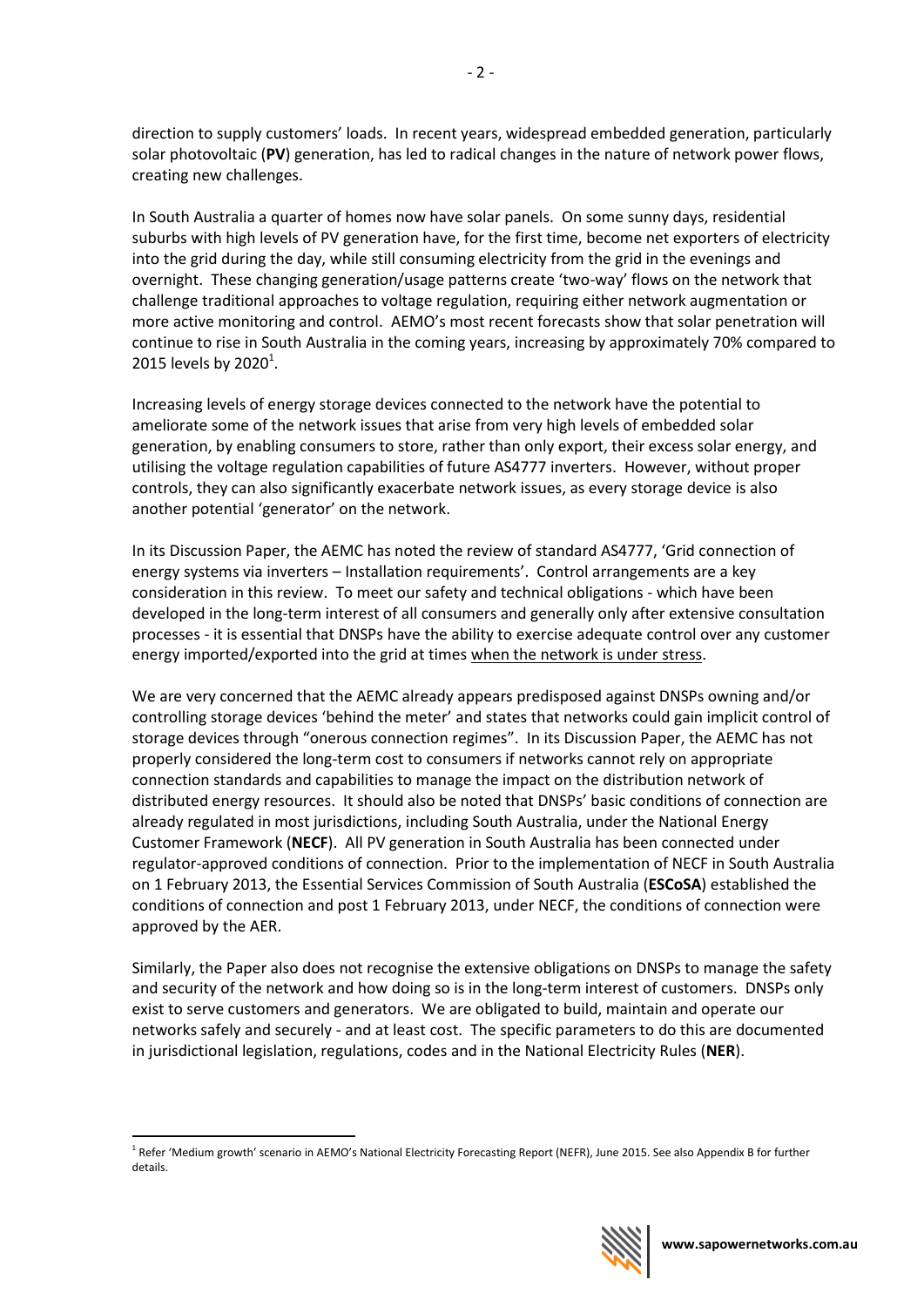# AEMC should promote the National Electricity Objective (**NEO**), not regulation

In addition to technical and safety requirements, the comprehensive regulatory framework that DNSPs already operate within ensures efficient operation of the networks in the long term interest of consumers. Key arrangements include:

- regulated connection arrangements as outlined in the NER;
- an incentive regime which includes rewarding expenditure outperformance by DNSPs where the majority (around 70%) of savings benefit consumers (through the Efficiency Benefit Sharing Scheme (**EBSS**) and the Capital Expenditure Sharing Scheme (**CESS**));
- ensuring network augmentations above certain thresholds are subject to regulatory investment (**RIT-D**) tests;
- cost allocation principles in the NER and Australian Energy Regulator (**AER**) guidelines to ensure economically efficient outcomes;
- unregulated revenues from shared regulated assets being subject to the AER's Shared Assets Guideline; and
- (soon-to-be revised) ring-fencing guidelines.

We expect to contribute to the AER's consultation on a new ring-fencing guideline when that process commences. We believe the other arrangements above are largely adequate to integrate energy storage and do not require fundamental change at this time.

SA Power Networks is most concerned that the AEMC appears focused on introducing more regulation, particularly on DNSPs, before the storage 'market' and various operating models associated with it have been developed. In previous papers the AEMC itself has advocated against such 'pre-emptive' regulation in an emerging market. Imposing additional regulation, particularly on the already heavily regulated DNSPs, risks inhibiting innovation and stifling competition in the embryonic storage market by:

- reducing incentives for DNSPs to seek out opportunities to implement innovative network solutions using storage devices;
- establishing a barrier to entry for DNSPs to compete to offer storage solutions for customers, potentially lessening competition in that market;
- preventing integration and efficiency across the energy supply chain; and
- introducing new and inefficient ring-fencing costs such as increased transactional costs and new costs associated with reporting and compliance.

It also appears that the AEMC's premise that "*the market-led installation of storage is most likely to lead to efficient outcomes*" is driving the Preliminary Finding in Section 4.2.1 that "*Storage is a contestable service and participation of network businesses in this market must be done on a level playing field with other market participants.*" This is despite the conflicting assessment on Page 32 of the Discussion Paper that some of the services provided by storage devices would be assessed by the AER as regulated services.

A number of instruments in the current regulatory arrangements noted above are designed to ensure there is no cross-subsidy between DNSPs' regulated and unregulated services. There is no evidence to suggest that these provisions will be inadequate in catering for the emerging energy storage market. We urge the AEMC not to take a heavy-handed approach and endeavour to regulate a problem that does not yet exist. Doing so could prohibit DNSPs offering otherwise legitimate storage options to customers – to the detriment of customers. Any further requirements on DNSPs should first be subject to appropriate assessment against the NEO, including a cost-benefit analysis

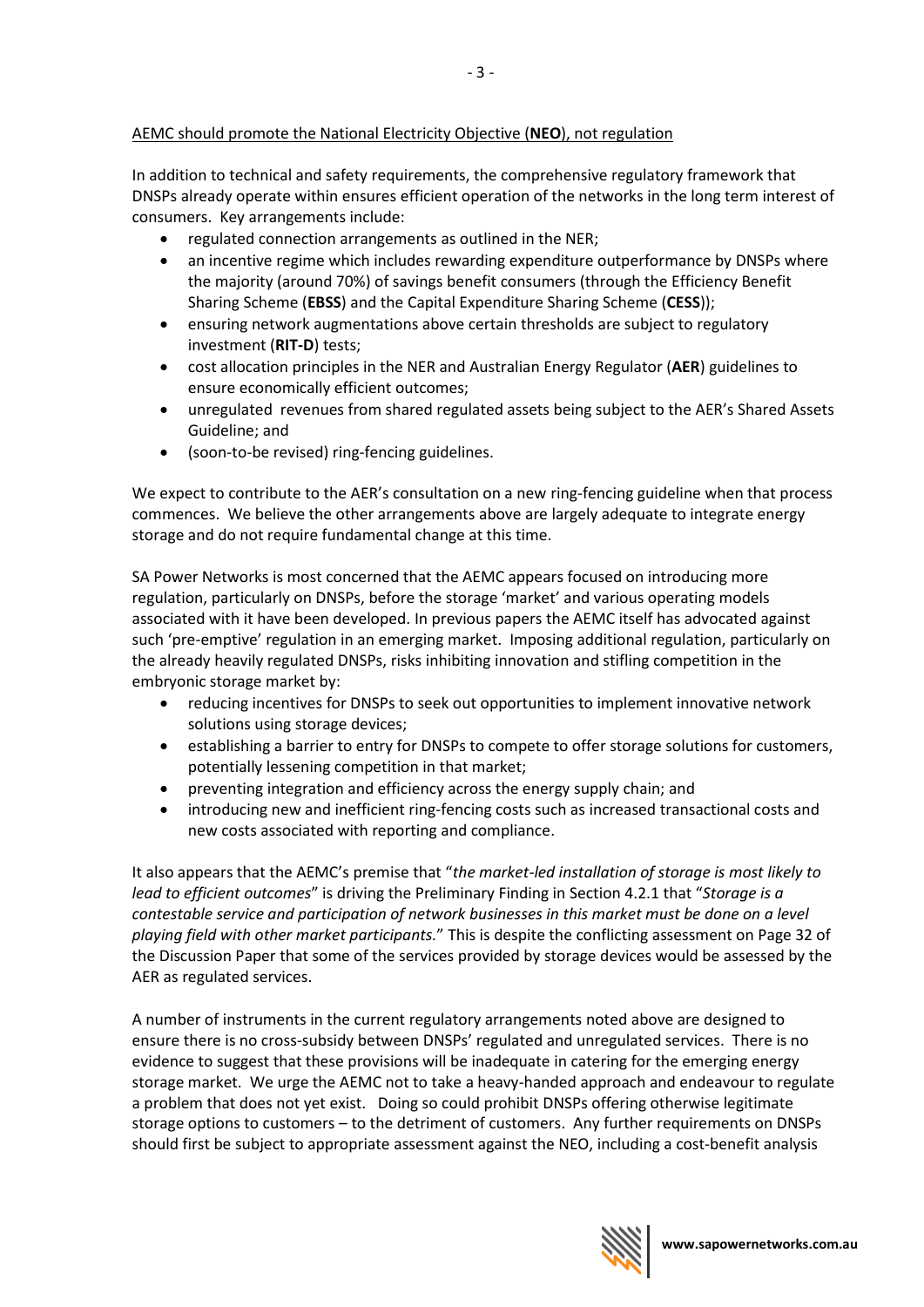(noting that costs to DNSPs are ultimately passed on to their customers), and be commensurate with the level of DNSP activity in unregulated markets.

Please find attached further detailed comments from SA Power Networks. We have also reviewed and endorse the comments made by the Energy Networks Association in their submission to the AEMC's Discussion Paper.

Should the AEMC require further clarification of any of our comments, please contact Richard Sibly, Regulatory Development Manager, on (08) 8404 5613. Thank you for the opportunity to have input on these important reforms.

Yours faithfully

Sean Kelly

Sean Kelly *General Manager Corporate Strategy*

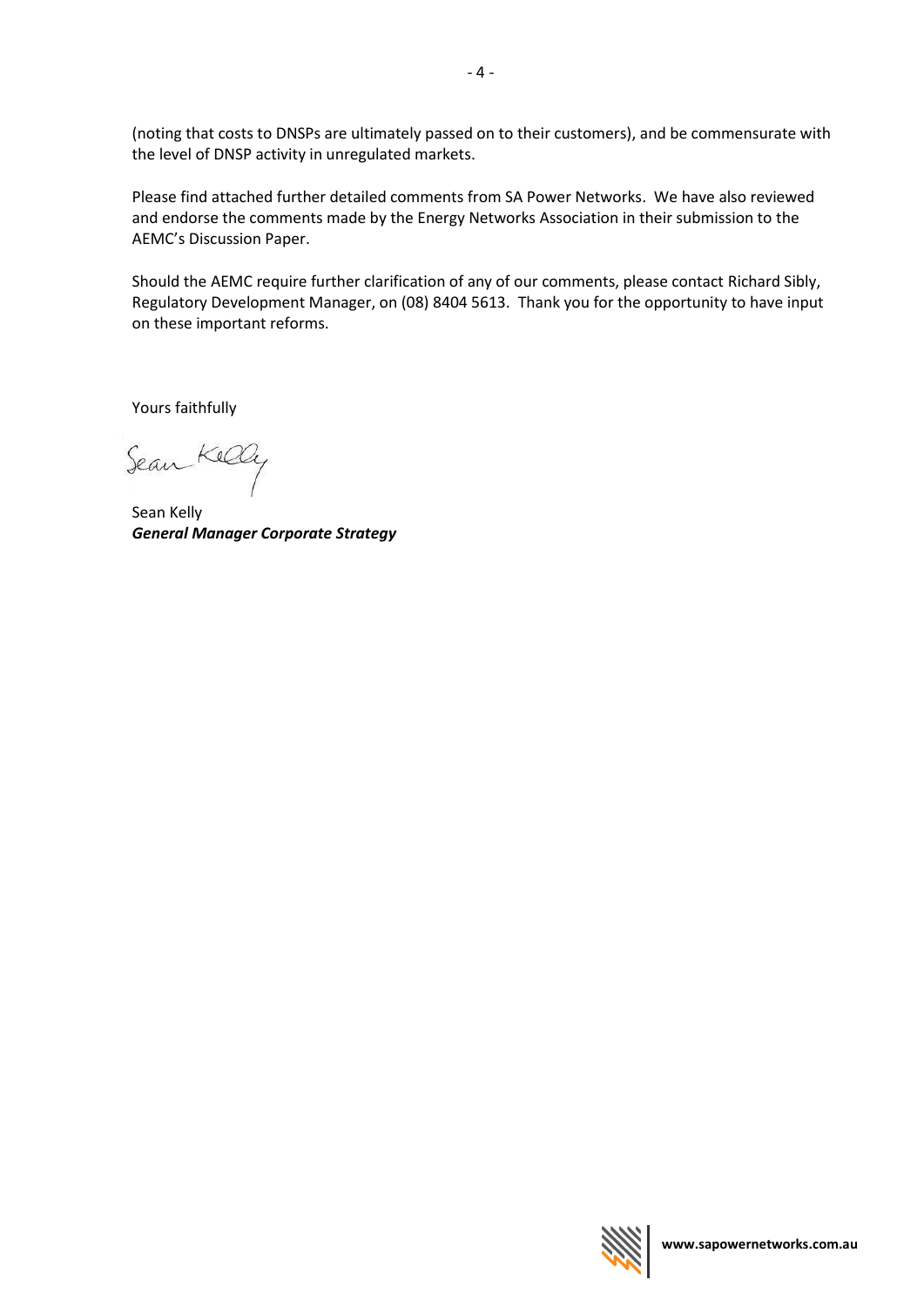## **SA POWER NETWORKS' FURTHER COMMENTS**

For ease of reference, the following comments are structured under the Discussion Paper Chapter headings.

# **1. Introduction**

SA Power Networks agrees that the AEMC's scope includes the NEL and the NER. In proposing policy positions, the AEMC should also be cognisant of relevant jurisdictional arrangements for licensing electricity entities both on and off-grid and jurisdictional arrangements for technical and safety regulation.

## **2. End users and aggregators using storage**

## Connection processes

SA Power Networks' connection processes are mature for current technologies and will be reviewed to consider the integration of storage devices.

The National Electricity Customer Framework commenced in South Australia on 1 February 2013 and is, therefore, now nearly three years old.

SA Power Networks has established its Connection Policy in accordance with requirements of the NER (cl 6.7), and it has been approved by the AER. Under this policy SA Power Networks has established basic and negotiated connection services including catering for the connection of solar PV systems which are 'small embedded generators'. Our 'Small Embedded Generation Technical Guidelines' cater for the connection of systems that can generate up to 10kVA (single phase connections), 30kVA (three phase connections) and 5kVA (SWER connections) connected to the network via an approved inverter. Our Guidelines require generating systems to comply with AS4777 which includes, inter alia:

- self-disconnection of the inverter when high voltage conditions occur; and
- in the event of loss of grid-side supply, automatic disconnection of the inverter to prevent customer installations generating into the grid which may be isolated and earthed by powerline workers undertaking maintenance.

Larger generation systems may also be connected to the network but may first require further investigation to ascertain the equipment capacity of the local network to receive higher levels of generation and/or whether network augmentation is necessary. Network augmentation will incur additional costs for the customer/generator.

Our connection processes, therefore, are relatively mature for current technologies. Consistent with the AEMC's view, our initial view is that energy storage devices, with or without PV or other generation systems, have the capability to discharge electricity into the grid and, therefore, we would look to treat these devices in the same way as other embedded generators and require associated inverters to comply with AS4777. Nevertheless, we will review wording and definitions in our policies and contracts to identify whether changes are required to more explicitly cater for storage devices.

As noted by the AEMC on Page 19, AS4777 is under review. It is proposed that the revised standard will cater for systems up to 200kVA in size and include provisions for DNSPs to control inverter operation in limited circumstances. AS4777 also requires inverters to self-disconnect when high voltage conditions occur. This can occur in areas of the network at times when there is substantially

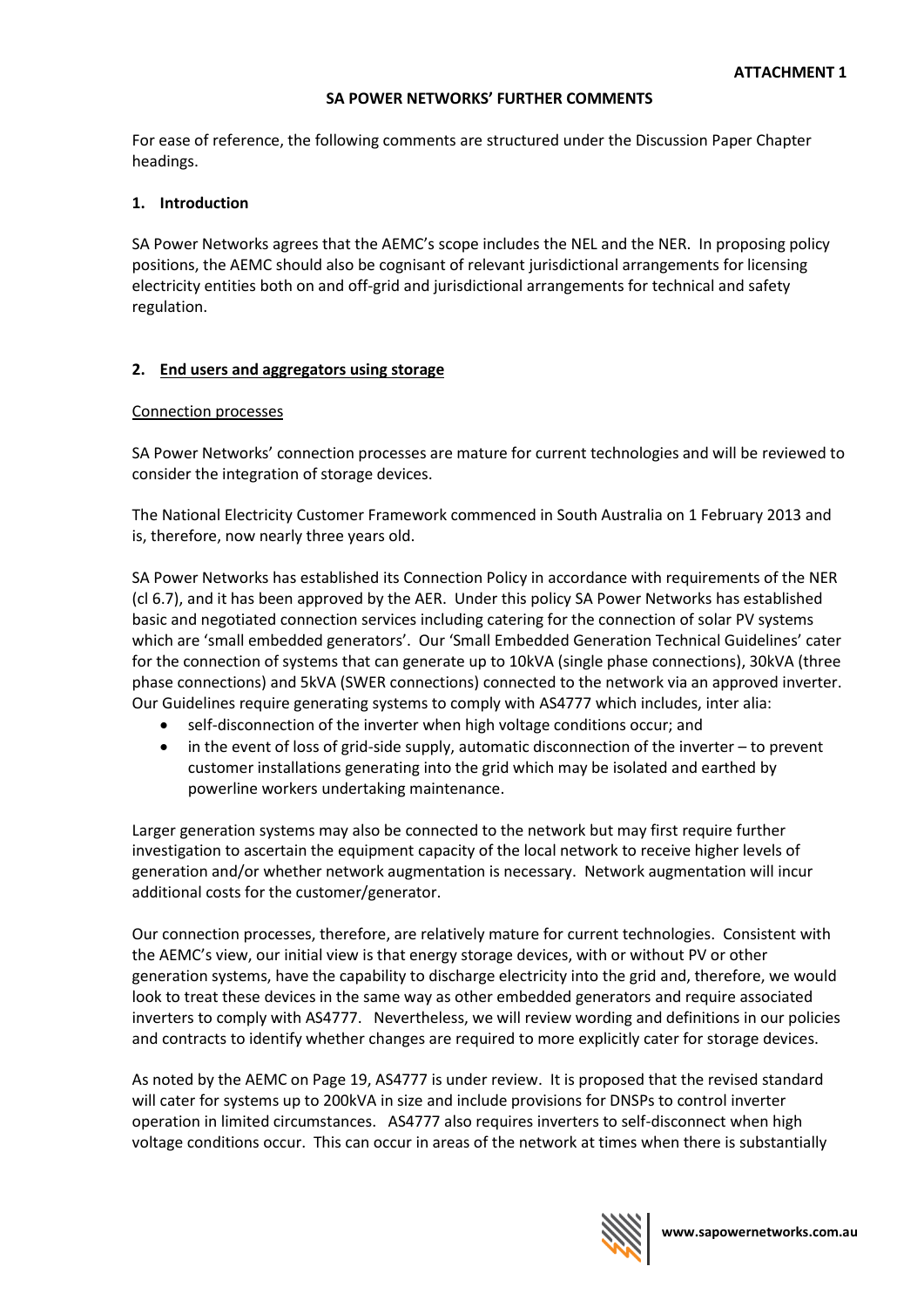more generation than demand. With the high penetration of PV in South Australia we are already experiencing inverter self-disconnection.

The ability for DNSPs to limit or increase inverter output at certain times is a key requirement to maintaining a safe and reliable network. The absence of these protections may have adverse consequences for a larger number of customers connected in the local network, as well as the operation of the network itself, and of course for the safety of powerline workers.

At this time, SA Power Networks believes existing connection arrangements, with a revised AS4777, are appropriate. We understand a new AS/NZS5139 is also under development to address safety of battery systems for use with inverter energy systems.

# Control

The AEMC Preliminary Finding in section 4.1.1, Item 1 states, "*Control of storage devices should therefore, in all but a narrow band of circumstances related to system security and safety, be based on market-based price signals*."

All DNSPs have stringent legislative obligations to operate and maintain safe networks. Failure to do so can result in significant financial penalties, or ultimately, the loss of distribution licence. DNSPs also retain the responsibility for network outages through the Service Target Performance Incentive Scheme (**STPIS**) and the Guaranteed Service Level (**GSL**) scheme.

It is important therefore that DNSPs retain the ability to control storage devices to maintain safe and reliable networks. If there is any proposal to diminish a DNSP's ability to control storage devices for network safety and security purposes, then the DNSPs' liability in these matters must be reduced accordingly and re-allocated to those parties exercising control.

## Connection costs

Connection costs are dependent on whether augmentation of the network is required. In light of widespread embedded generation now connecting to networks, cost recovery arrangements should be reviewed.

For small systems up to 10kVA single phase or 30kVA three phase, there is no charge for the connection. A separate charge applies for an import/export meter. For larger systems, augmentation may be required and additional costs incurred. However, the current charging arrangements are premised on generators only being charged the cost of a 'shallow' connection. The costs of upstream, 'deeper', augmentation in the network are borne by customers. These arrangements were considered appropriate when relatively few large generators connected to the network and the network was seen as existing primarily to serve customers who consume electricity.

We are now seeing a future where there are significantly more distributed energy resources (**DER**) connecting to the grid and a more mature 'two-way' network will develop. This is shifting the paradigm of the network's purpose, increasingly, to connect generation, not load. Consequently the broader policy question is whether deeper network augmentation costs should also start to be recovered (only) from DER customers who trigger the augmentation.

## Aggregators

In line with the principle of maintaining technology neutrality, we believe that the current arrangements for generators and aggregators of generators should apply to storage devices. AEMO

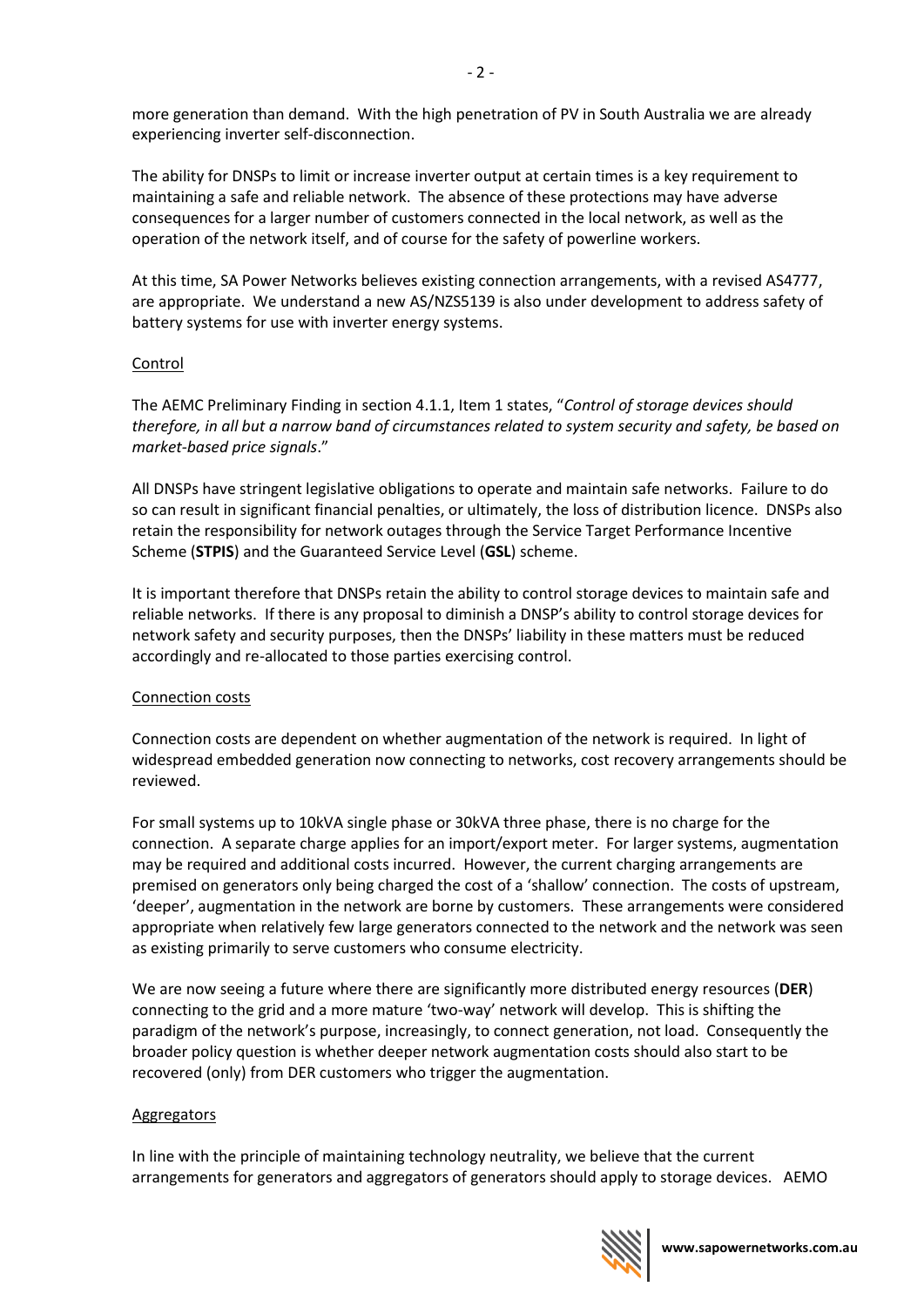could clarify this by amending its Generator Registration Guide to include appropriate storage examples in its generator classifications.

SA Power Networks' initial view is that overall costs to customers will be reduced by allowing new technology and aggregators to enter the Frequency Control Ancillary Services (**FCAS**) market. We would therefore support this option, subject to appropriate technical and data requirements being addressed.

SA Power Networks supports the investigation of existing registration requirements for aggregators. This should be completed as a matter of priority and by no later than June 2016.

# Other issues

On Page 25 of the Discussion Paper the AEMC correctly notes that there are likely to be a range of ways that functions enabled by storage would be provided. We are aware of some proponents contemplating operating models whereby customers with energy management systems may, at certain times, wish to trade excess energy to neighbours, utilising the distribution network. Concepts of 'virtual net metering' and point-to-point 'wheeling' charges are being considered for these models. However, it is difficult to see how such models can be integrated into the National Electricity Market under current registration, metering and network charging arrangements.

# **3. Network businesses integrating storage**

# Service classifications

**Changing classifications:** Service classifications for NSW and ACT DNSPs were set by the AER in April 2015, for Queensland and South Australian DNSPs in October 2015 and will be set in April 2016 for Victorian DNSPs. Under the existing NER, it is not possible to alter service classifications within a regulatory control period and therefore these classifications will be in place until the next determinations in 2019/2020. Our initial view is that the current definition of 'Standard Network Services' in our October 2015 Regulatory Determination can cater for the connection of storage devices. Definitions may be reviewed as part of the next Determination process and at that time it may be useful to explicitly clarify arrangements for storage device services.

**Contestable services:** We view provision of storage services to customers by DNSPs as contestable, unregulated services: that is, they are not subject to service classification under the NER (NER cl 6.2).

**Standard control services:** We view the potential procurement of storage services from customers and the installation of storage devices by SA Power Networks for network purposes (eg network support or quality of supply management) as providing 'Standard Network Services' as defined in our 2015-20 Regulatory Determination<sup>[1]</sup> which are regulated as standard control. Services procured from customer(s) will likely be an operating cost negotiated with the customer(s). Storage devices installed by SA Power Networks for network purposes are likely to be a capital investment, eligible for inclusion in the regulated asset base (**RAB**), subject where appropriate to RIT-D public consultation processes being completed. To the extent that regulated storage assets are used for both regulated and unregulated services, the current shared asset and ring-fencing provisions would apply. The procurement of services and/or provision of grid-side storage services will be, depending on value, subject to RIT-D outcomes.

<sup>1</sup> <sup>[1]</sup> AER, Final Decision SA Power Networks determination 2015/16 to 2019/20, October 2015, Attachment 13, Appendix A

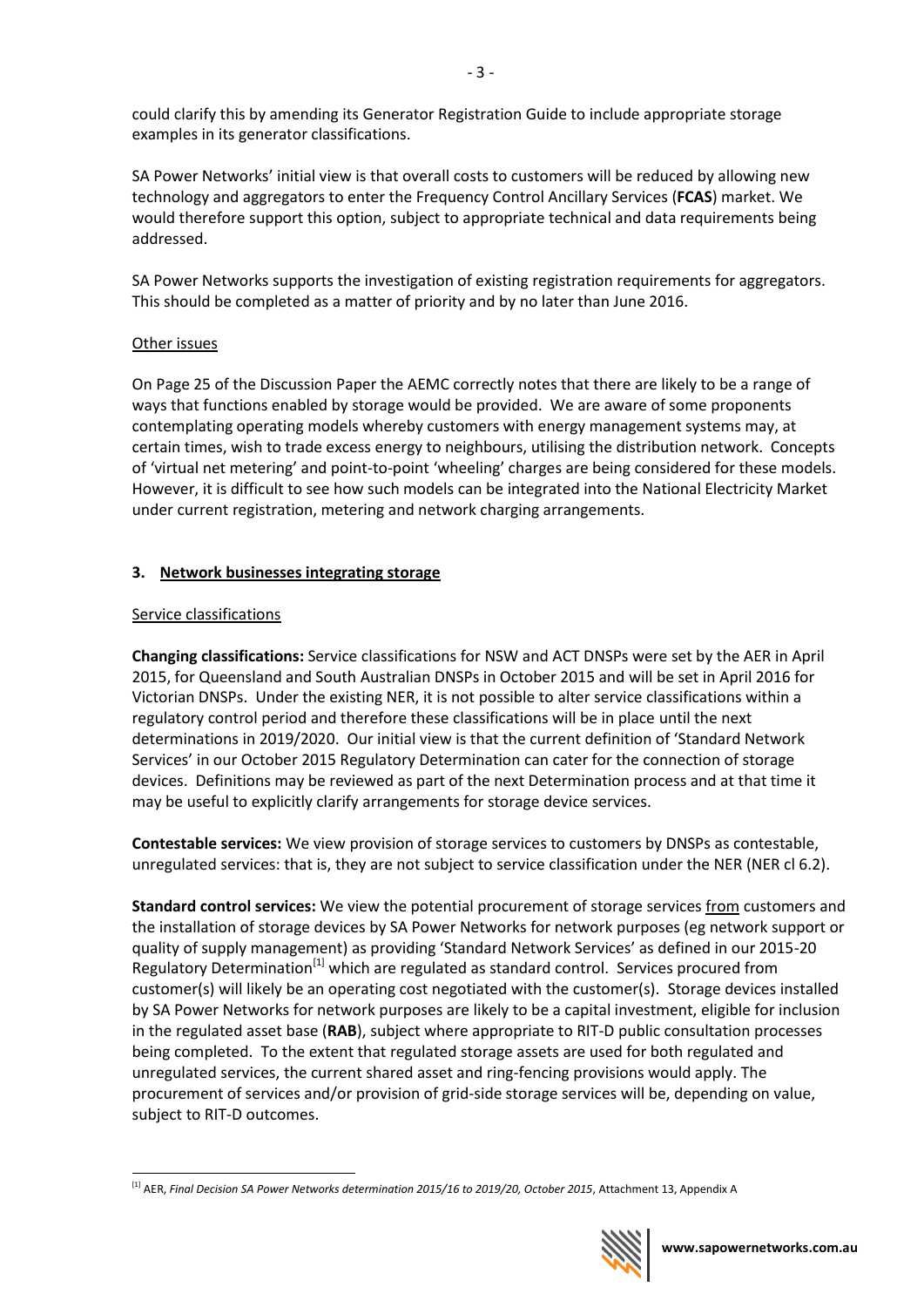## Existing rules and frameworks

The current rules allow for connection of 'behind-the-meter' storage by customers, to the grid. However, arrangements for the installation of grid-side devices need to clarify:

- metering requirements (if any); and
- the ability of DNSPs to charge and discharge storage to manage network issues without materially influencing outcomes in the wholesale market.

We agree with the AEMC's comments in the Executive Summary to the Discussion Paper that: *An underlying principle of energy market regulation in Australia has been technology neutrality.*

With this principle in mind, we do not see any reason to treat battery storage differently and that this technology should, as far as is practical, be accommodated within existing frameworks and not afforded any different treatment. Doing so could lead to unintended consequences and otherwise disadvantage other technologies and/or distort the wholesale market.

As per our earlier comments, we note that some battery storage proponents may be contemplating unconventional operating models which do not fit within current registration, metering or network charging arrangements. For more conventional systems, we do not see any problems with current regulatory processes/timelines acting as a barrier to storage technology.

## Incentives

SA Power Networks notes the Discussion Paper's comments on innovation incentives on networks. We would point out that the Demand Management Incentive Scheme (**DMIS**) and the Demand Management Allowance (**DMIA**) essentially only provide a funding allowance for networks to undertake demand management activities that, if successful, may lead in the future to a reduction in demand and the possible deferral of augmentation, potentially reducing network costs. This incentive is therefore relatively weak, generally limited to being useful to undertake small-scale trials rather than promote any significant uptake of storage technology by networks (noting the approved AER allowance for SA Power Networks is \$600,000 per annum). We note the range of other incentive mechanisms now applying to DNSPs including CESS, EBSS and STPIS. To maximise the benefit from any storage solution services procured or installed, DNSPs will optimise overall outcomes in the context of these mechanisms.

## Ring-fencing

The AEMC should promote the NEO, not regulation, and not pre-empt outcomes from the AER's consultation on ring-fencing guidelines.

Ring-fencing guidelines should be drafted to promote effective competition and competitive market conduct and prevent the use or abuse of market power. This will ensure customers benefit. To maximise the benefits of storage, the guidelines should recognise that storage services that are provided to customers are 'contestable services', and storage services used to operate the network either provided directly by DNSPs or procured from third parties and customers - are standard control services.

Rather than focusing on "minimising a network business's ability to unduly impact a contestable market" the AEMC should endeavour to maximise the opportunities for competition and not inhibit DNSPs from being a valid part of that mix.



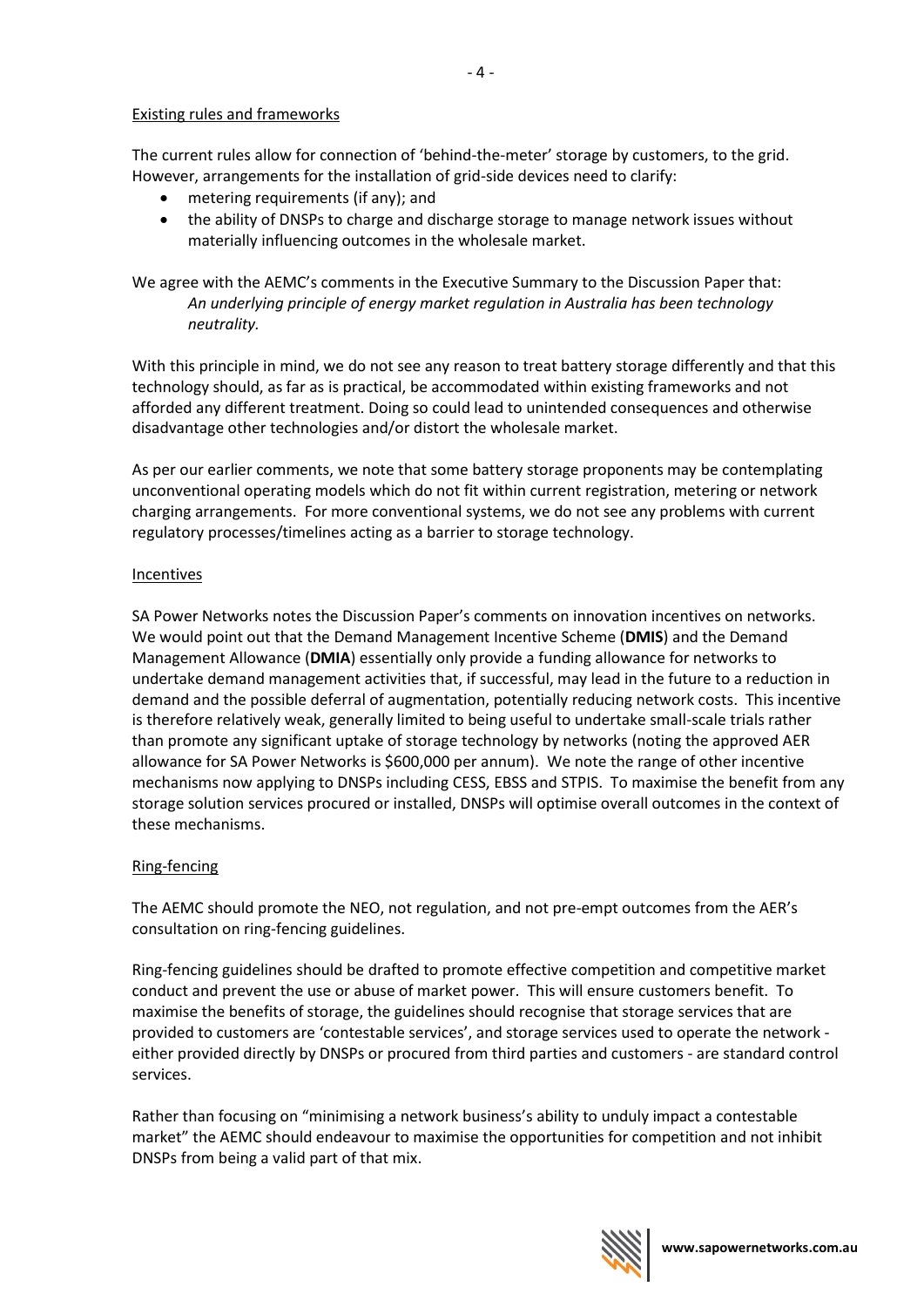We are concerned with the AEMC's preliminary view (Page 59) that "*Networks should not be able to install storage behind the meter unless they do so through a ring-fenced business. Where storage behind the meter would be useful for providing network support, these services must be contracted from a third party or ring-fenced business*". This implies that DNSPs can only offer 'behind-the-meter' services through a legally separate business. We contend this is inefficient, imposes further burden and cost on DNSPs (which in-turn are borne by customers) and creates a disincentive for DNSPs to offer innovative solutions to customers (to the detriment of those customers). There is no basis for advocating onerous constraints on networks beyond the existing strong regulatory regime when there is no evidence of market failure, and no cost-benefit analysis to indicate that consumers, who will ultimately bear the cost of network compliance to any new requirements, will be better off. Further, the AEMC's view is pre-empting the outcomes that may arise from the AER's consultation on ringfencing guidelines.

We are disappointed at the AEMC's apparent focus to introduce "strict" DNSP ring-fencing provisions and that "strong enforcement and compliance obligations will also be required" for this emergent technology. While some level of regulation on monopoly businesses will be needed to provide confidence in the contestable services market, heavy-handed regulation on DNSPs risks their non participation in this developing market. As a result, additional value from DNSPs' specialised knowledge of network issues in storage solution options would fail to be realised. This is not in the long-term interests of all customers.

# Cost allocation

Existing cost allocation arrangements can accommodate integration of energy storage devices.

We agree that the existing NER Cost Allocation Principles applying to DNSPs, and the AER's Cost Allocation Guidelines, would appear to accommodate providing and/or receiving storage-related services. Similarly, our initial view is that our existing Cost Allocation Method (**CAM**), which allocates both 'directly attributable' costs and overhead costs between standard control, alternative control, negotiated and unregulated services, is sufficiently broad to accommodate storage-related services as currently envisaged. If this view changes and we need to revise the CAM as new technology options or other factors emerge, we will revise our CAM at that time for AER approval as required.

# Energy trading arrangements for grid-side devices

The energy trading arrangements, particularly for grid-side devices, requires further consideration.

SA Power Networks notes the Oncor Case Study included in the 'Shared asset mechanisms' section of the Discussion Paper. Oncor, is a network service provide (**NSP**) in Texas, where (like Australia), NSPs cannot participate in the wholesale market. The Case Study discusses proposed regulatory arrangements which would support NSPs installing grid-side battery storage and auctioning off wholesale market dispatch of storage, with proceeds used to offset NSP costs, providing wider societal benefits. We agree that such arrangements could potentially work in Australia and allow NSPs to "exploit all revenue streams of energy storage systems, which provide benefits to the grid as well as to the wholesale market".

We would support further analysis of such options being developed for the Australian regulatory framework, noting that existing ESCoSA ring-fencing obligations, enacted through our distribution licence, only allow us to operate generating plant for network support purposes and not to derive revenue.